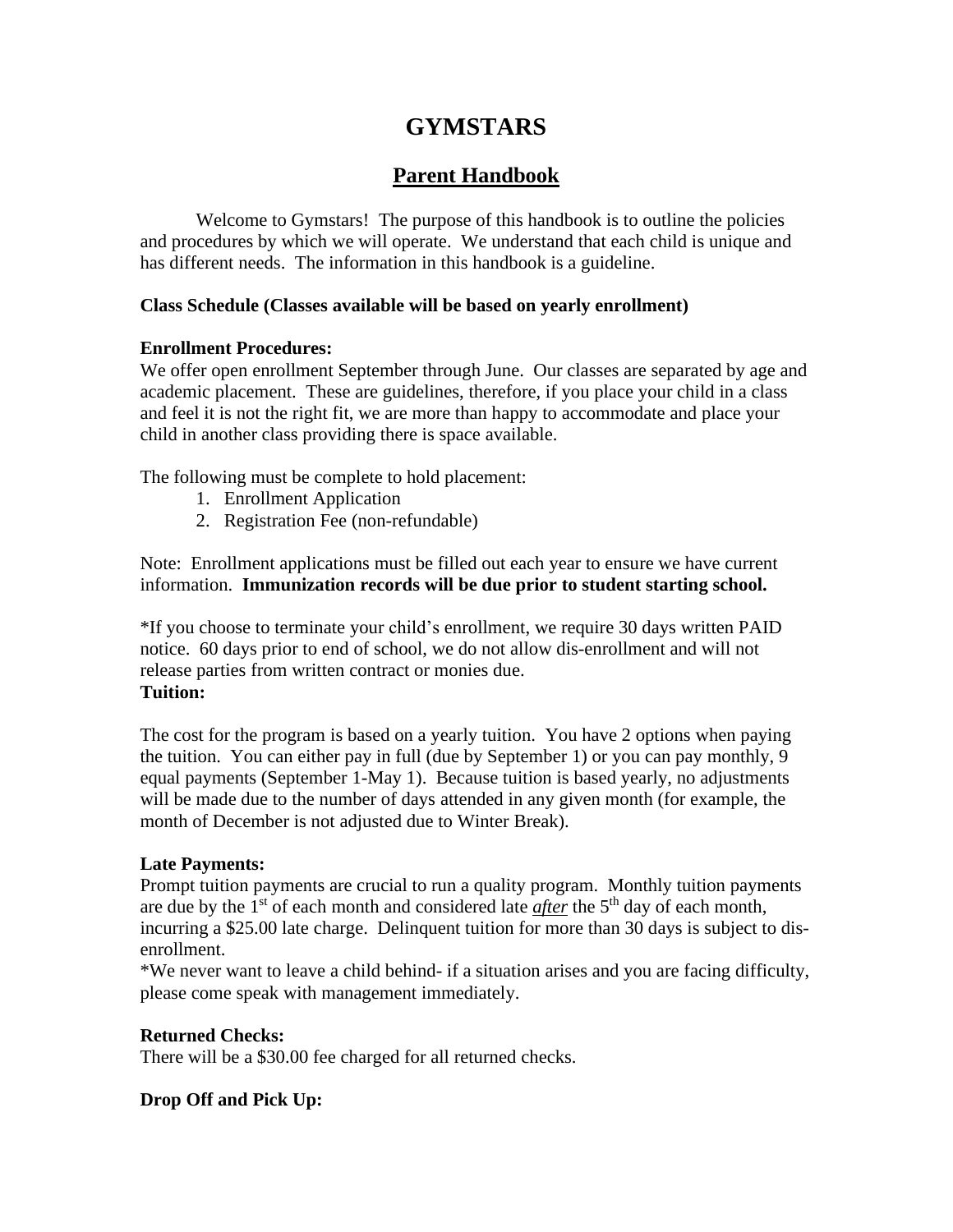Your child's teacher may be at school up to  $\frac{1}{2}$  hour before class and up to  $\frac{1}{2}$  hour after class. This is time for the teachers to prepare for the day and clean up for the next class. Please drop your child off promptly when class begins and pick your child up promptly when class is out. Late pick up charges are as follows: 1. Students picked up late will be charged \$3.00 for every five minutes. 2. Payment for late pick up will be billed at the end of the month.

Only authorized persons will be allowed to pick up your child.

If your child will not be at school, please let us know via email or phone call.

#### **Gym:**

Please note that NO children, enrolled or siblings, are allowed in the gym unless it is time for Tumbling Class. The liability for unattended play is too great. All students have scheduled tumbling every day and we offer a variety of classes for siblings and friends. For your child's safety, please help us enforce this policy.

#### **Holidays:**

We celebrate all holidays throughout the year in a fun manner. We do not teach religious backgrounds of holidays, but we do observe "Halloween", "Christmas", "Easter", "MLK Day", etc. Please feel free to communicate with us if this is a problem in any way as we are sensitive to the fact that every family has different beliefs.

#### **Birthdays:**

We will celebrate your child on the school day nearest to his/her birthday. Since we are a sugar free facility, please do not send in sugar treats. If you would like to do something extra for your child's birthday at school, we suggest sending a wrapped book for your child to open at circle time that the teacher can then read to the class. Your child will have the option to take the book home or donate it to the classroom.

#### **Inclement Weather:**

Our priority is to keep all staff and students safe, erring on the side of caution. While some of you can drive in dicey conditions with no problems, we want to consider safety from all directions. We will send an email to notify families of any school closures.

#### **Snacks:**

Please send a healthy snack with your child each day. Our goal is to teach the children to make healthy choices before they enter elementary school. This is a lesson in which we can partner together to instill this practice. *Some examples of acceptable snacks are: fruits, vegetables, whole grain crackers, pretzels, cheese, applesauce, and yogurt.* We ask that ONLY water be sent with your child to school in a spill proof water bottle.

#### **Behavior Management & Discipline:**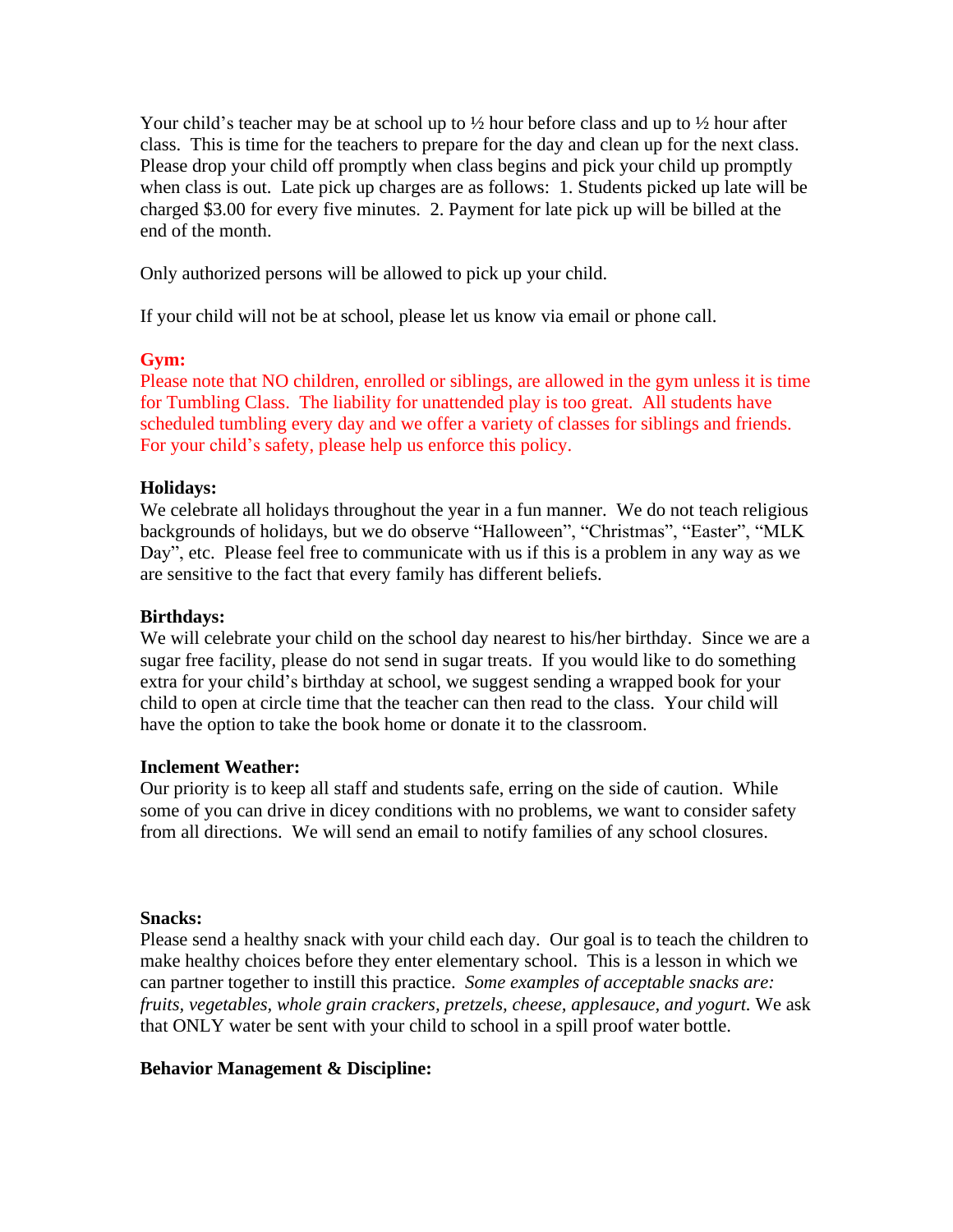We want to provide an environment where every child feels safe. We have a strict "No Tolerance" policy. We do not allow physical violence of any kind. If a student intentionally harms staff or another student, the parents will be called and expected to pick up their child immediately.

We feel that children learn best through positive reinforcement and consistency. The children are explained the rules of preschool frequently so that they know the guidelines. Once a child understands the rules and disobeys them, hurts others, or destroys property, the following developmentally appropriate guidance techniques will be used.

1. The first step in our program is to proactively teach our students appropriate social skills ie. sharing toys and attention, taking turns, learning about their emotions and how to calm themselves. Intentionally and proactively teaching these skills every single day helps take care of about 90% of inappropriate behavior.

2. The second step in our program happens when inappropriate behavior has occurred but before a major tantrum happens. We call this step The 3 A 's. This stands for: Attention, Acknowledge, and Apologize. When we see inappropriate behavior occurring we first get the students attention (making sure we have eye contact and by gently placing our hand on their shoulder), then acknowledge the behavior (state what we saw take place), and ask for the student to apologize (by making restitution and apologizing).

3. The third step in our program happens when the same behavior keeps occurring and the student needs time away from the situation to keep calm. This is when the student will be redirected to the Thinking Chair. This is not a punishment but a place for the child to calm. Once the child is calm the teacher will follow The 3 A's.

4. The last step occurs rarely and only when the behavior becomes disruptive or dangerous to the student and/or his/her classmates. At this step the parents will be alerted and together we will come up with a plan to address the behavior.

# **Potty Training:**

All children\* must be "Potty Trained" to attend Gymstars Preschool. We are aware that every child is different in this area. The teachers will remind the children to use to restroom but will not force a child to do so. We expect *occasional* accidents with children of this age group; however, all enrolled children are expected to be selfsufficient in the restroom. This means that if they have an accident, they are able to communicate this and change their clothes. Teachers are always willing to assist but we do not want to take away from the class by spending extended time periods cleaning up accidents. Please put a change of clothes in your child's backpack every school day. Pull-ups are permitted if needed. Repeated accidents in a reasonable period can result in temporary dis-enrollment as this is often a sign that a child is not ready for preschool.

# **Health/Medical:**